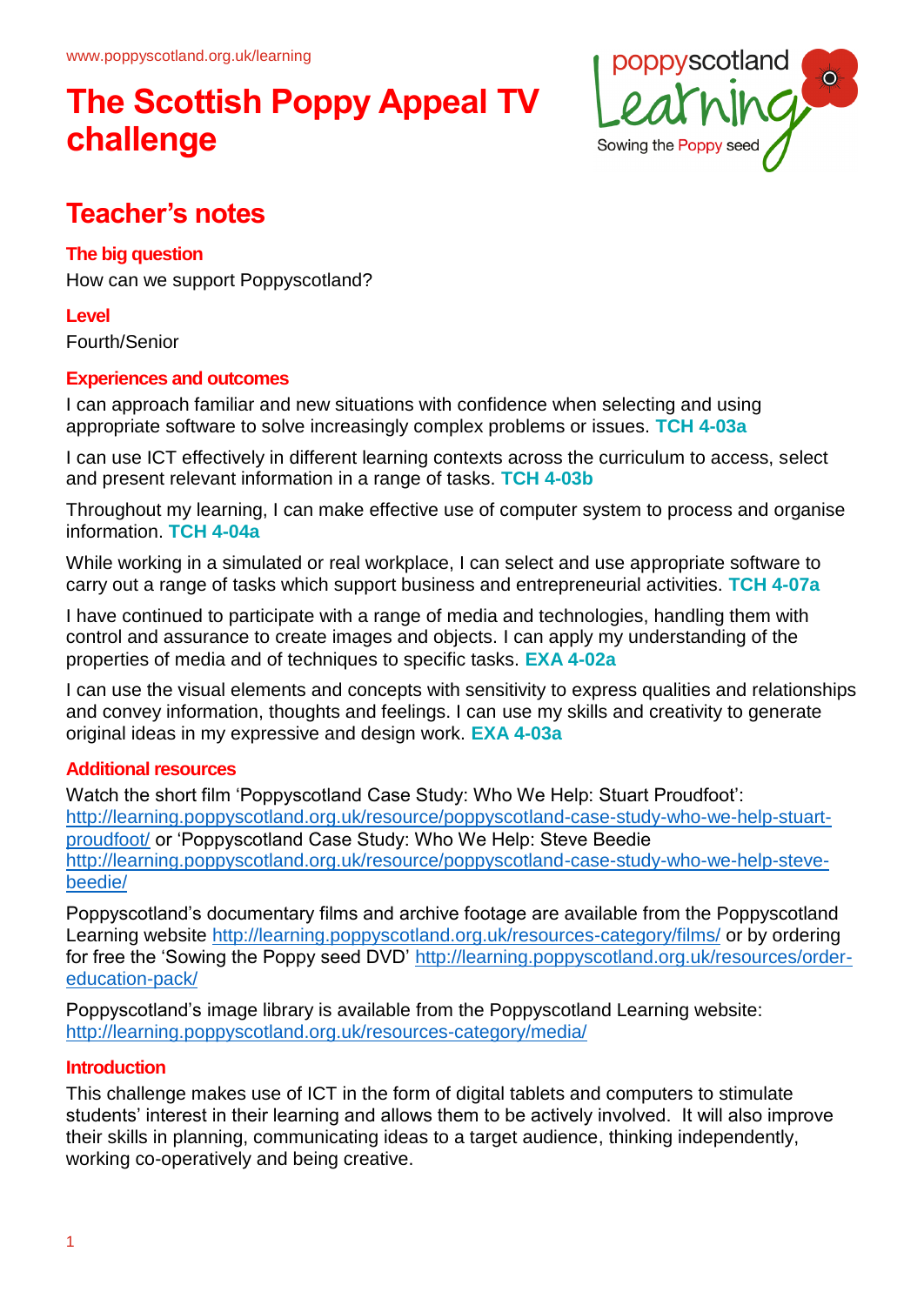

This kind of activity is particularly useful as a revision tool which can be transferred to any topic or curricular area.

Teachers could create a simple marking grid based on a points system for the number of criteria met and have students peer assess their work.

As part of the marking scheme it would be worthwhile to have an 'official launch' event where pupils screen their adverts to others in the school and test whether their adverts are effective in communicating their messages.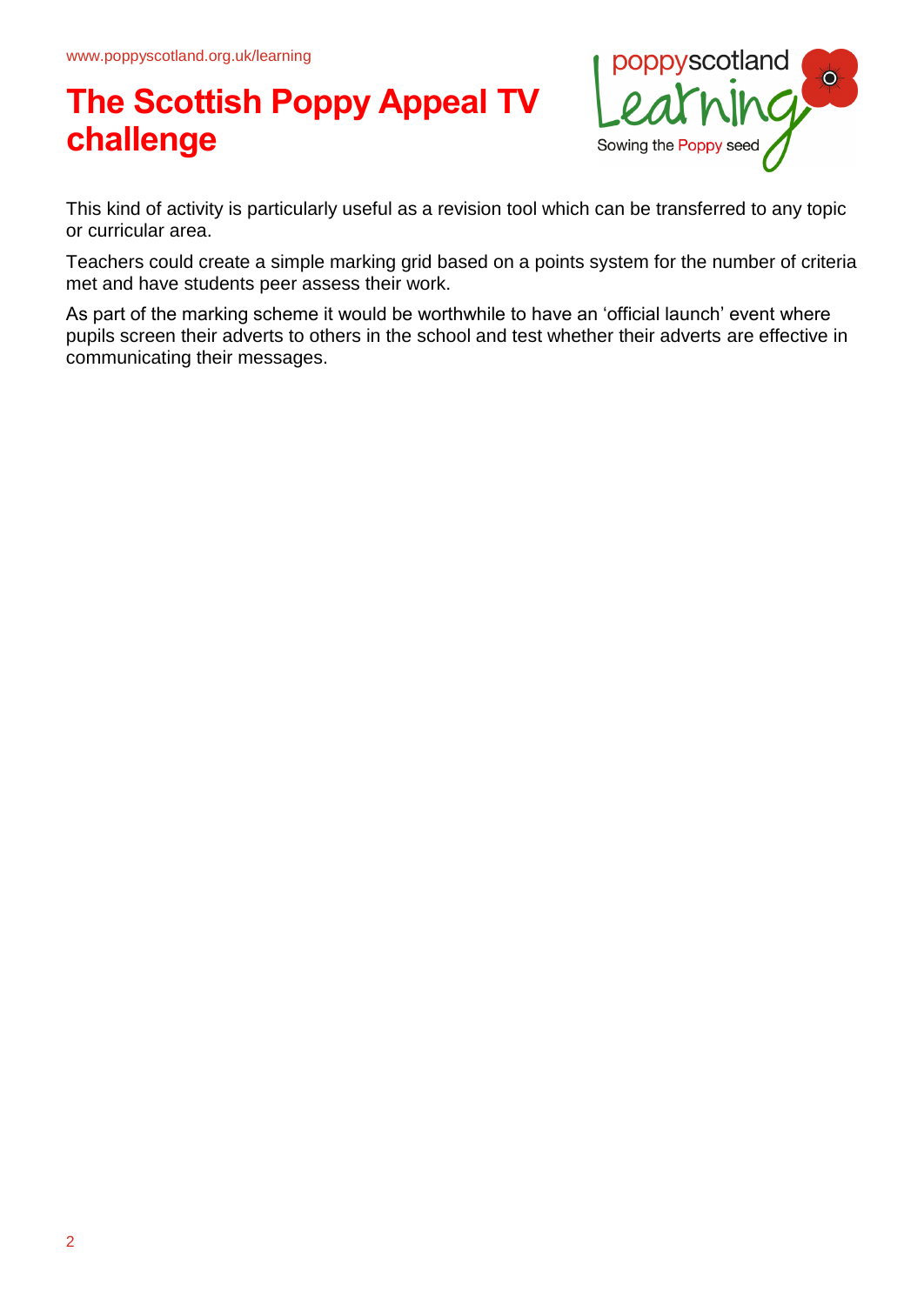

## **Your challenge**

Every year the Scottish Poppy Appeal is Poppyscotland's biggest fundraising event.

The money that is raised is used to support veterans and their families by providing direct financial aid (help with money), advice, jobs in Lady Haig's Poppy Factory and money to other organisations that help veterans. Because the appeal is so crucial to the work of Poppyscotland, people need to know what it is, when it takes place and why it is important.

Your challenge is to create a television commercial which will promote this year's Scottish Poppy Appeal and will be no more than one minute long.

- Work in groups of four or five.
- Produce a TV advert which promotes this year's Scottish Poppy and should be no more than one minute long (you may wish to use Windows Movie Maker to produce the advert).
- Allocate jobs (researchers, scriptwriters, storyboard artists, technicians who will put the final production together).

Think about the following

- What do you want people to know about the Scottish Poppy Appeal? What do Poppyscotland do and who do they help?
- How can the people watching help Poppyscotland?
- What will make the viewers want to support this cause?
- How will you get this information across clearly in such a short period of time?
- How can you make your advert appeal to as many different viewers as possible?
- Will you have to do any filming or can you put together your advert using resources such as images and videos that are already easily available to you?

Make use of the following resources

- Watch the films 'Poppyscotland Case Study: Who We Help: Stuart Proudfoot': http://learning.poppyscotland.org.uk/resource/poppyscotland-case-study-who-we-helpstuart-proudfoot/ or 'Poppyscotland Case Study: Who We Help: Steve Beedie http://learning.poppyscotland.org.uk/resource/poppyscotland-case-study-who-we-helpsteve-beedie/
- YouTube has all of the Scottish Poppy Appeal adverts from the last few years on it and more interviews with veterans from modern conflicts that they have helped. Go to www.youtube.com and type 'Poppyscotland' in the search box. Look and see what kind of messages these adverts try and deliver.
- To find out more about the work of Poppyscotland and the Scottish Poppy Appeal visit http://www.poppyscotland.org.uk/about-us/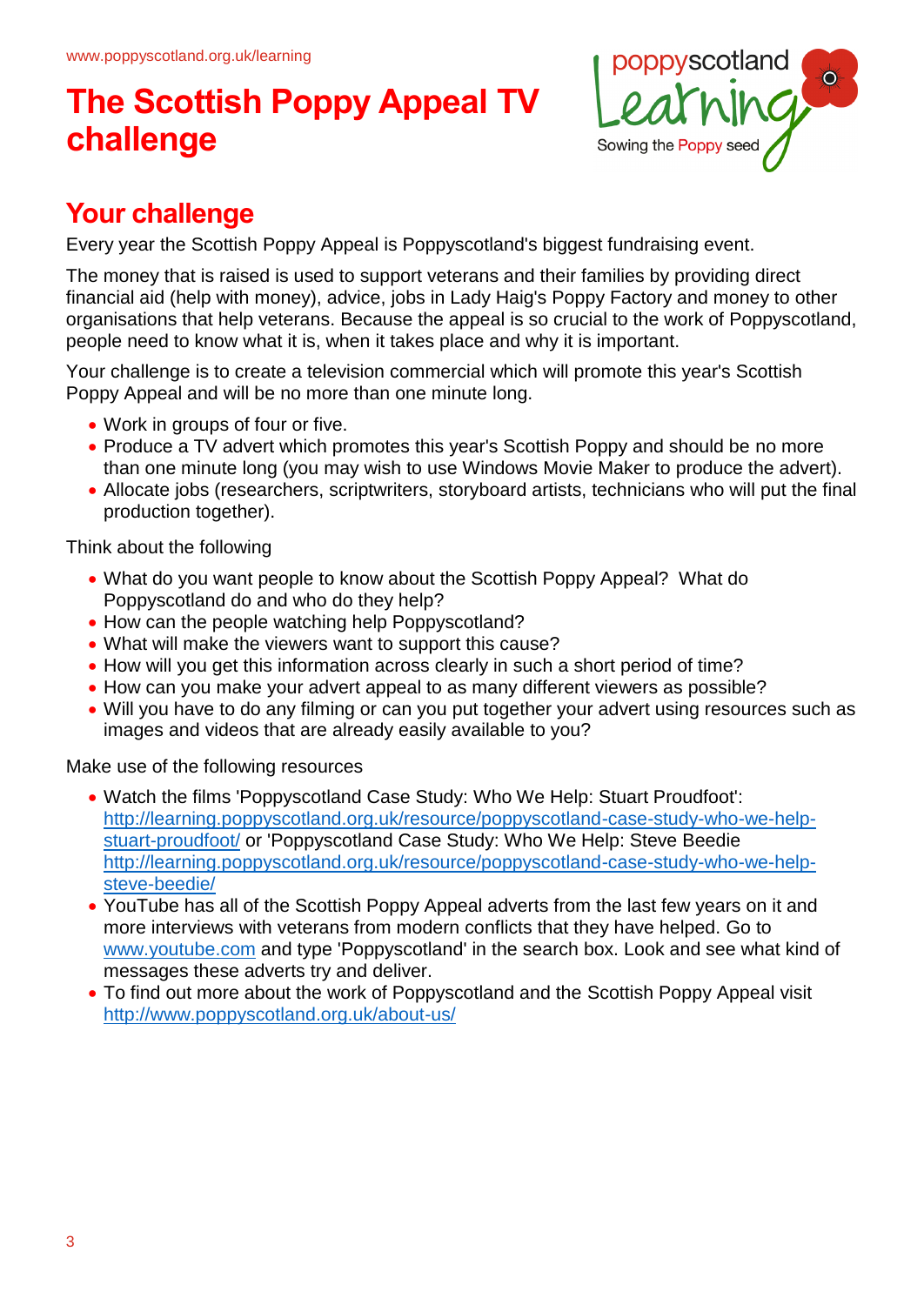

## **Poppy Appeal TV challenge planning sheet**

Consider ideas from the group and answer the following:

What do you want people to know about the Scottish Poppy Appeal? What do Poppyscotland do and who do they help?

| How can the people watching help Poppyscotland?                                                                                                            |
|------------------------------------------------------------------------------------------------------------------------------------------------------------|
|                                                                                                                                                            |
| What will make the viewers want to support this cause?                                                                                                     |
| How will you get this information across clearly in such a short period of time?                                                                           |
|                                                                                                                                                            |
| How can you make your advert appeal to as many different viewers as possible?                                                                              |
|                                                                                                                                                            |
| Will you have to do any filming or can you put together your advert using resources such as<br>images and videos that are already easily available to you? |
|                                                                                                                                                            |
| Now, go create!                                                                                                                                            |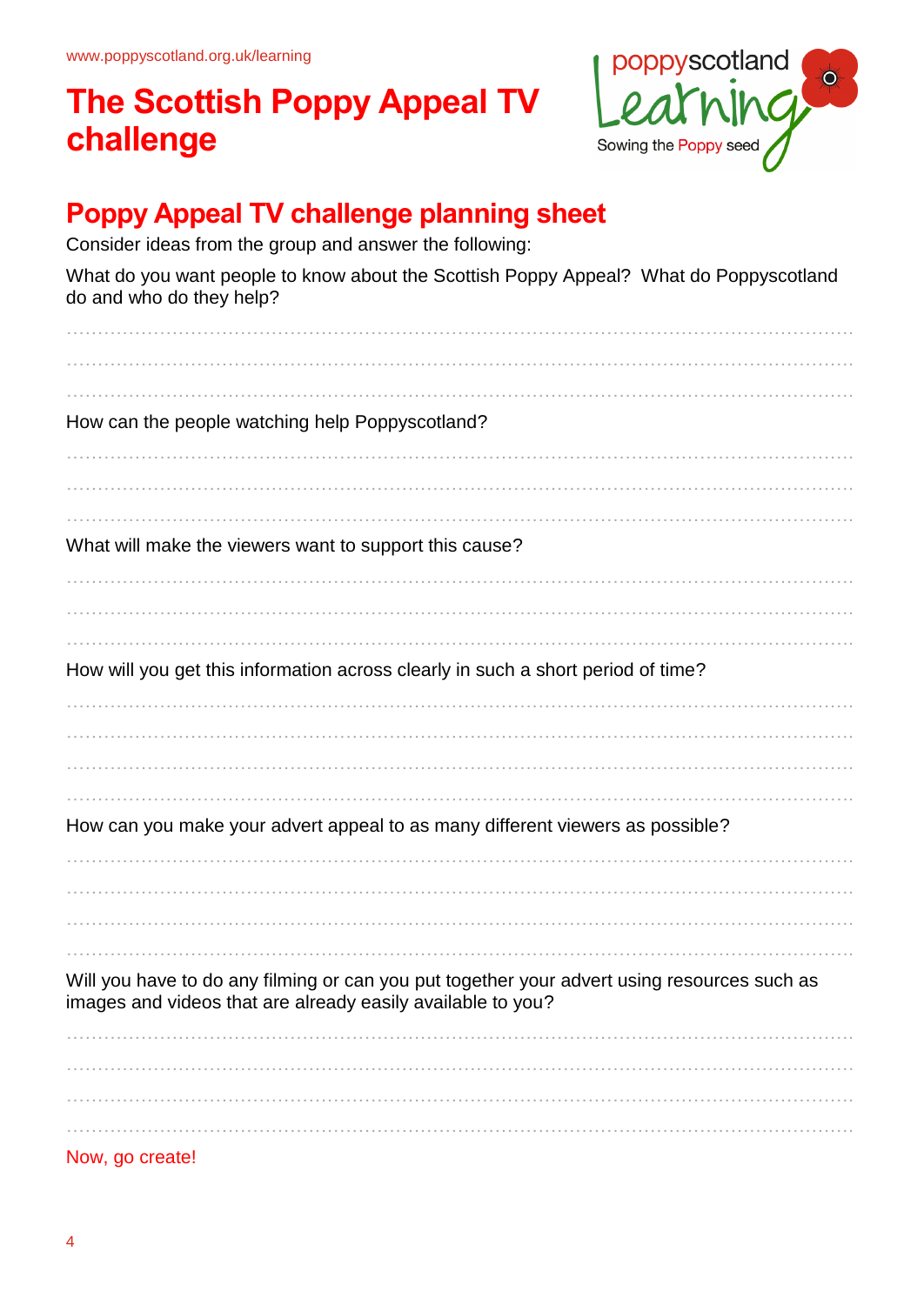

## **What progress have I made today?**

Planning and organising technological activities. **SAL TCH**

### **2 nd level**

I can recognise basic properties and uses for a variety of materials and can discuss which ones are most suitable for this task.

For example…

### **3 rd level**

I can gather and combine data and information from a range of sources to create a publication, presentation or information resource.

For example…

### **4 th level**

I can use ICT effectively in different learning contexts across the curriculum to access, select and present relevant information in a range of tasks.

For example…